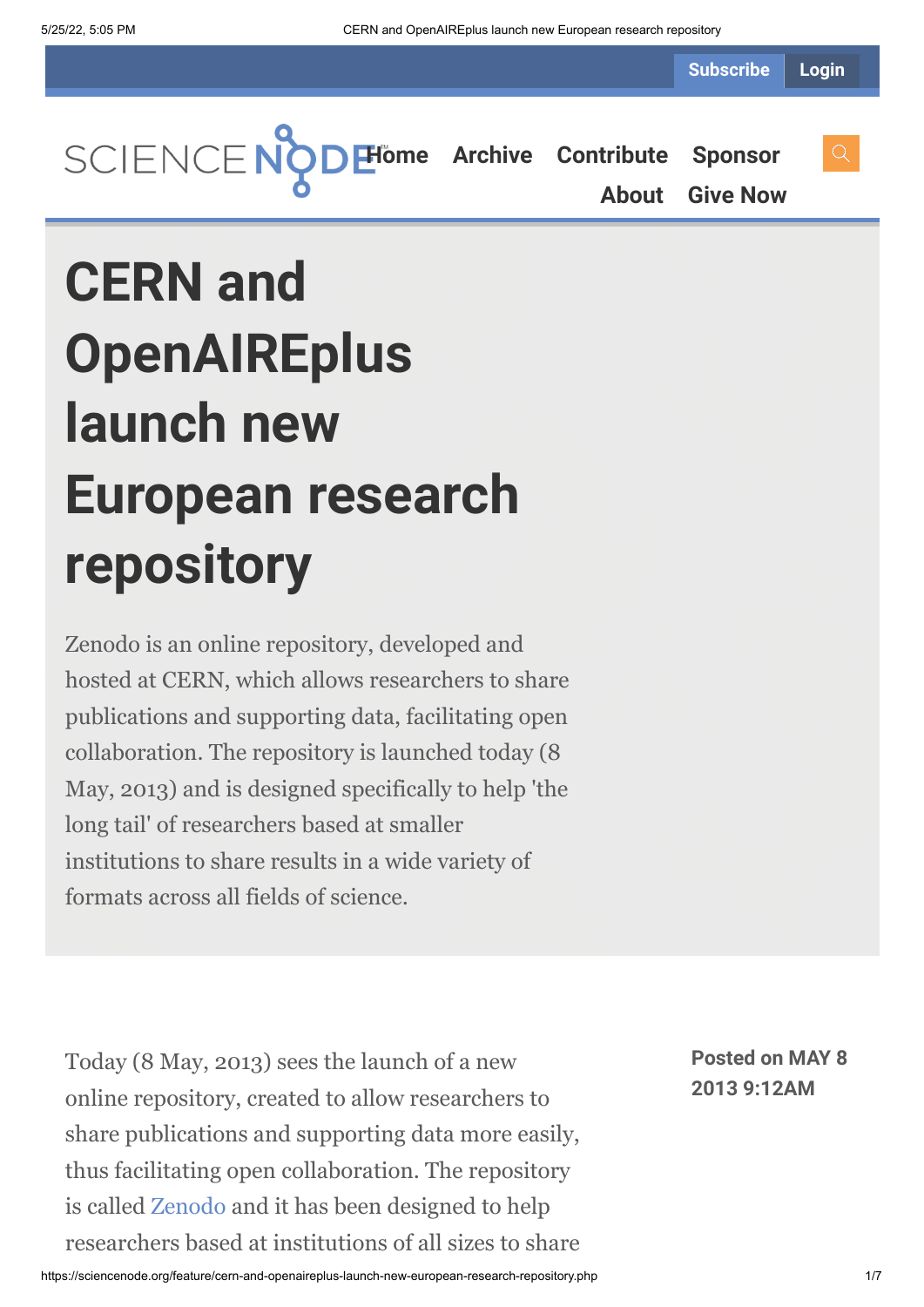



**[Andrew Purcell](https://sciencenode.org/author/andrew-purcell.php)** European editor

**Share this story**



*librarian of the Ancient Library of Alexandria and father of the first recorded use of metadata, a landmark in library history. Zenodo succeeds the OpenAIRE Orphan Record Repository.*

*Zenodo takes its name from Zenodotus, the first*

results in a wide variety of formats across all fields of science.

The repository has been created through the [European Commission's OpenAIREplus pro](http://ec.europa.eu/)[ject](http://www.openaire.eu/en/component/content/article/326-openaireplus-press-release) and is hosted at [CERN,](http://www.cern.ch/) near Geneva, Switzerland. OpenAIREplus was launched at the end of 2011 as a tandem project to [OpenAIRE,](http://www.openaire.eu/en/home) which is also funded [through the European Commission's 7th](http://cordis.europa.eu/fp7/home_en.html) Framework Programme (FP7).

## **Open access pilot scheme takes off**

The European Commission (EC) is currently running [a pilot scheme,](http://www.openaire.eu/component/attachments/download/4.html) whereby research funded under FP7 in a number of specific fields is required to be made available in open access repositories. OpenAIRE aims to support the implementation of open access in Europe and link research publications back to information about the

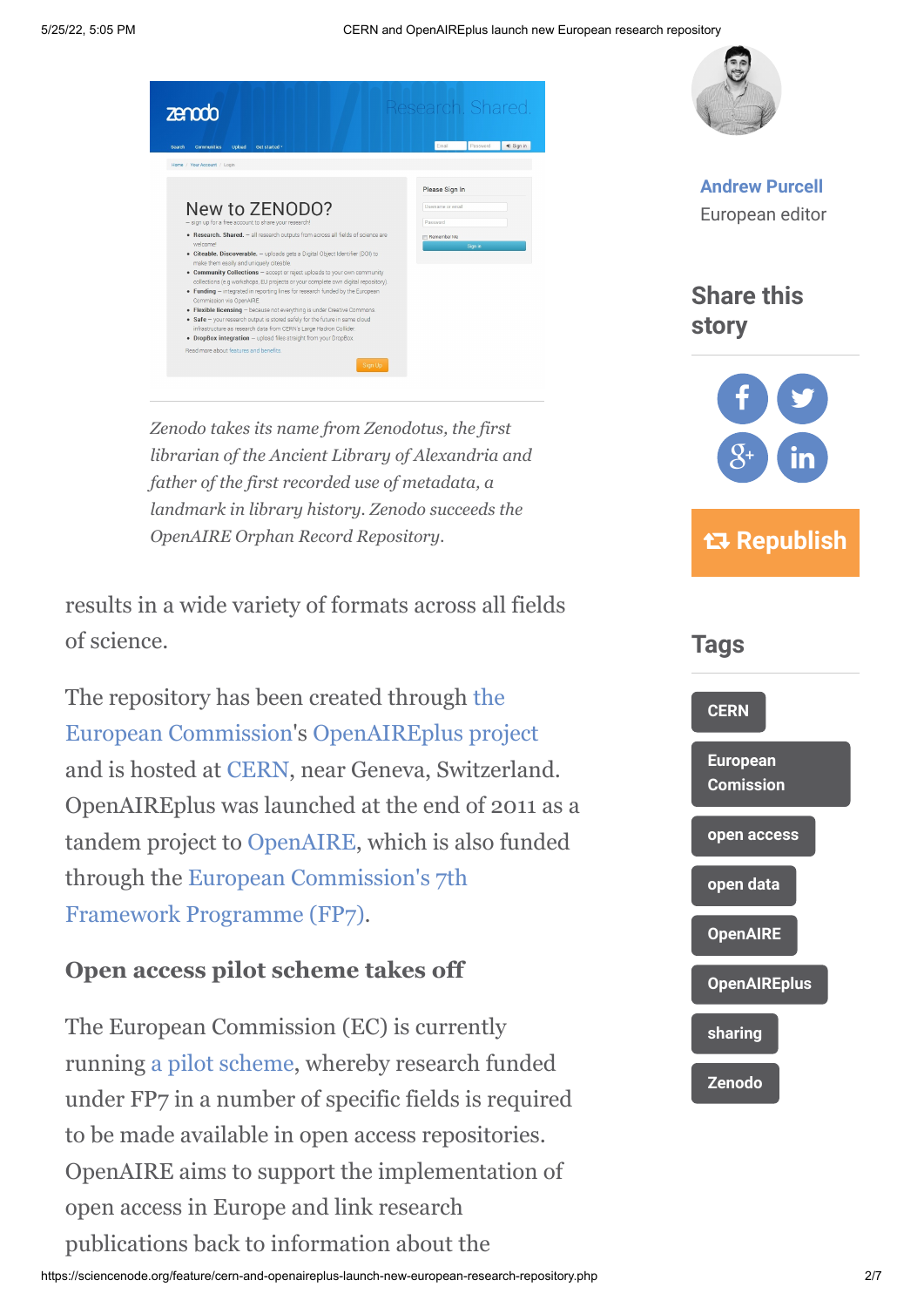mechanisms through which the research was funded. "Now, in OpenAIREplus we've added data, too," explains [Tim Smith](http://tjs.web.cern.ch/tjs/), group leader for [collaboration and information services within the](http://information-technology.web.cern.ch/) CERN IT department. "Not only do we want to know about publications that have come out of ECfunded research, but we now also want to know what datasets have come out of the work and where they are located." He adds: "Data is currently much worse served than publications… there are very few places out there for researchers to put their datasets."

The requirement to make publications freely [available via open access journals and repositories](http://europa.eu/rapid/press-release_IP-12-790_en.htm) is set to spread across all fields of research as part of the EC's next funding program, Horizon 2020, potentially making Zenodo a vital tool for researchers across the continent. "Of course, people also really want to share information with one another; it's not only a top-down requirement from the European Commission," says Lars Holm Nielsen, a software engineer based at CERN, who has been working to create the repository. "With Zenodo, we're really trying to ensure that we cater to the needs of 'the long tail'," he adds. "Researchers at large institutions, such as those running around here at CERN using [LHC](http://home.web.cern.ch/about/accelerators/large-hadron-collider) data, are already taken care of, but researchers at smaller institutions don't necessarily have a place to go to where they can deposit their research and their data."

## **Much more than a library**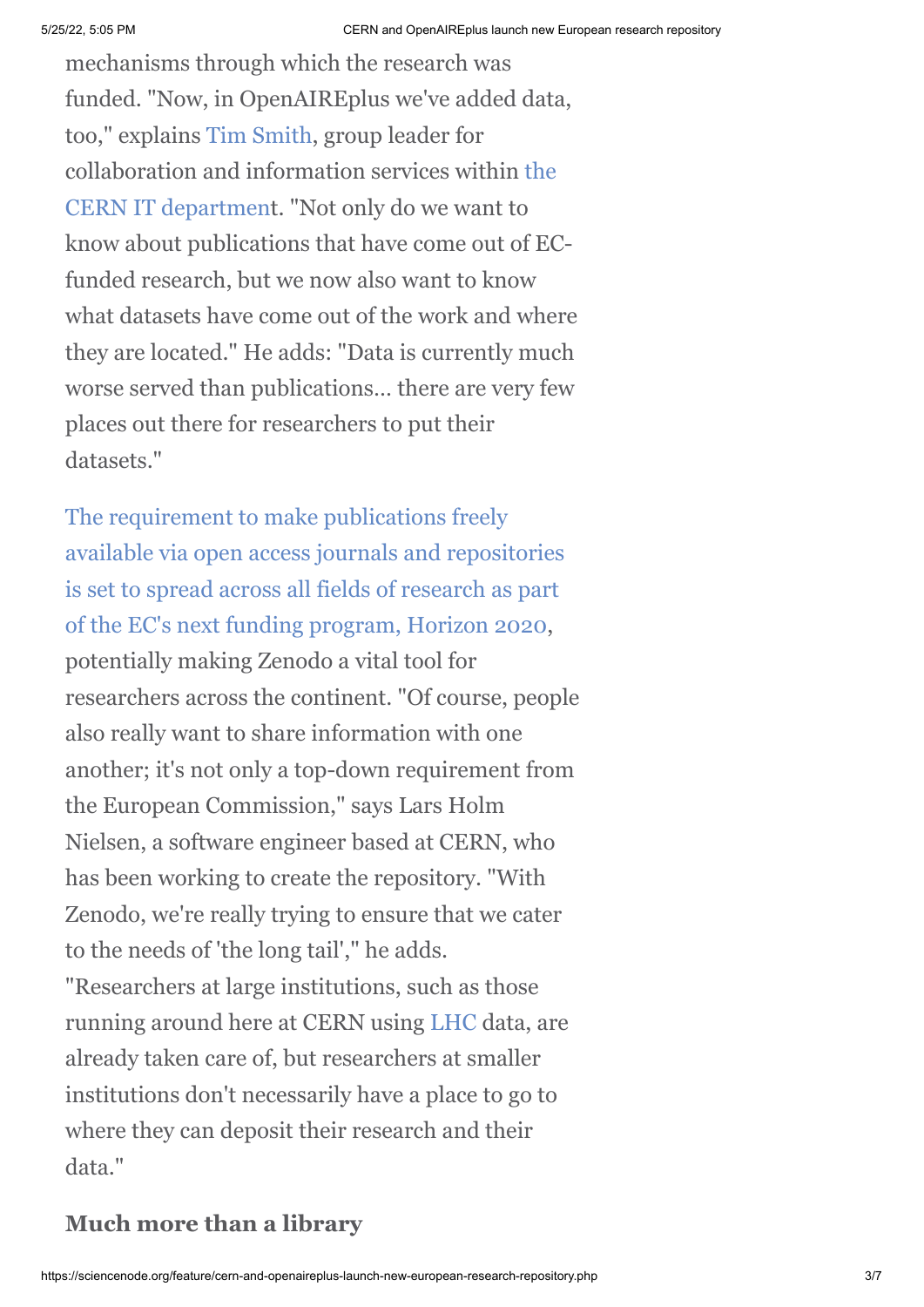With Zenodo, files of all types can be uploaded and digital object identifiers are assigned to all publicly available uploads, so as to make them citable. Also, while researchers are encouraged to share publications and associated data as openly as possible, flexible licensing options are available, so not everything uploaded has to be shared under 'creative commons'.

"However, the killer feature of Zenodo is definitely the community collections," says Nielsen. "Anyone can create one of these collections and then they are able to either accept or reject whatever people try to put in there," he explains. "Researchers can upload files to Zenodo and there's minimal validation of what goes in there, but these community collections essentially allow everyone to create and curate the content and this solves the issue of us otherwise having to validate everything that's uploaded."

Additionally, through its links to the OpenAIRE and OpenAIREplus projects, Zenodo provides a simple and easy way for researchers to report back to the EC on their work. And, there are plans to extend this through the addition of further funding agencies in the future. Other upcoming features for Zenodo include automatic metadata extraction from uploads and the ability for users to take advantage of a wide range of authentication methods, such as Google, Twitter, [ORCID](http://orcid.org/) and OpenAIRE.

## **Future preservation**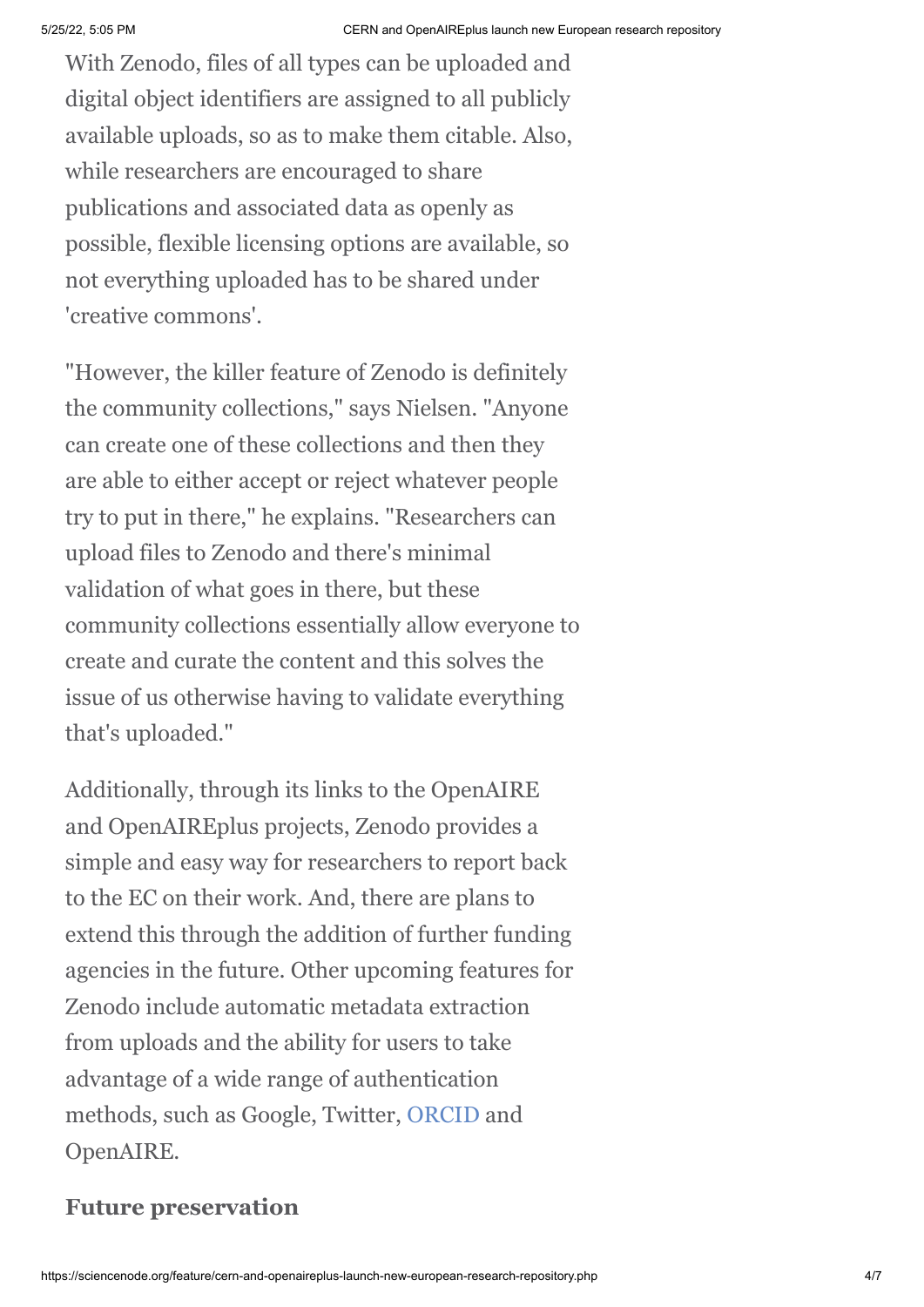[Florida Estrella is deputy director of the European](http://www.eu-emi.eu/) Middleware Initiative (EMI). she's using Zenodo as a way of making EMI software documents available in the future. "Zenodo provides us with an excellent opportunity to create and preserve a snapshot of what EMI has produced over three years and make it available to researchers," she says. "Science has entered the age of open."

Like all other data uploaded to Zenodo, these [software documents will be stored at the CERN](http://information-technology.web.cern.ch/about/computer-centre) Data Centre. "Of course, the amount of disk space Zenodo will require is a drop in the ocean compared to the data produced by the experiments on the LHC," says Nielsen, who points out that CERN currently stores more than 100 petabytes of data from the Large Hadron Collider, and produces roughly 25 petabytes per year. He adds: "The data storage system at CERN is also reliable and backed up every night; each file has several replicates, so even if a disk goes down, things are still safe and accessible for researchers."

Smith agrees that hosting the data at CERN makes the repository a highly attractive proposition for researchers: "As well as providing backing and [know-how, the fact that the data is in the CERN](http://information-technology.web.cern.ch/about/computer-centre) Computer Centre means that data is not going to be accidentally deleted overnight… and we also know how to run high-demand services over a long time."

## **Pilot flying high**

"Although Zenodo is being launched by a European project, it's not locked in sync with the project",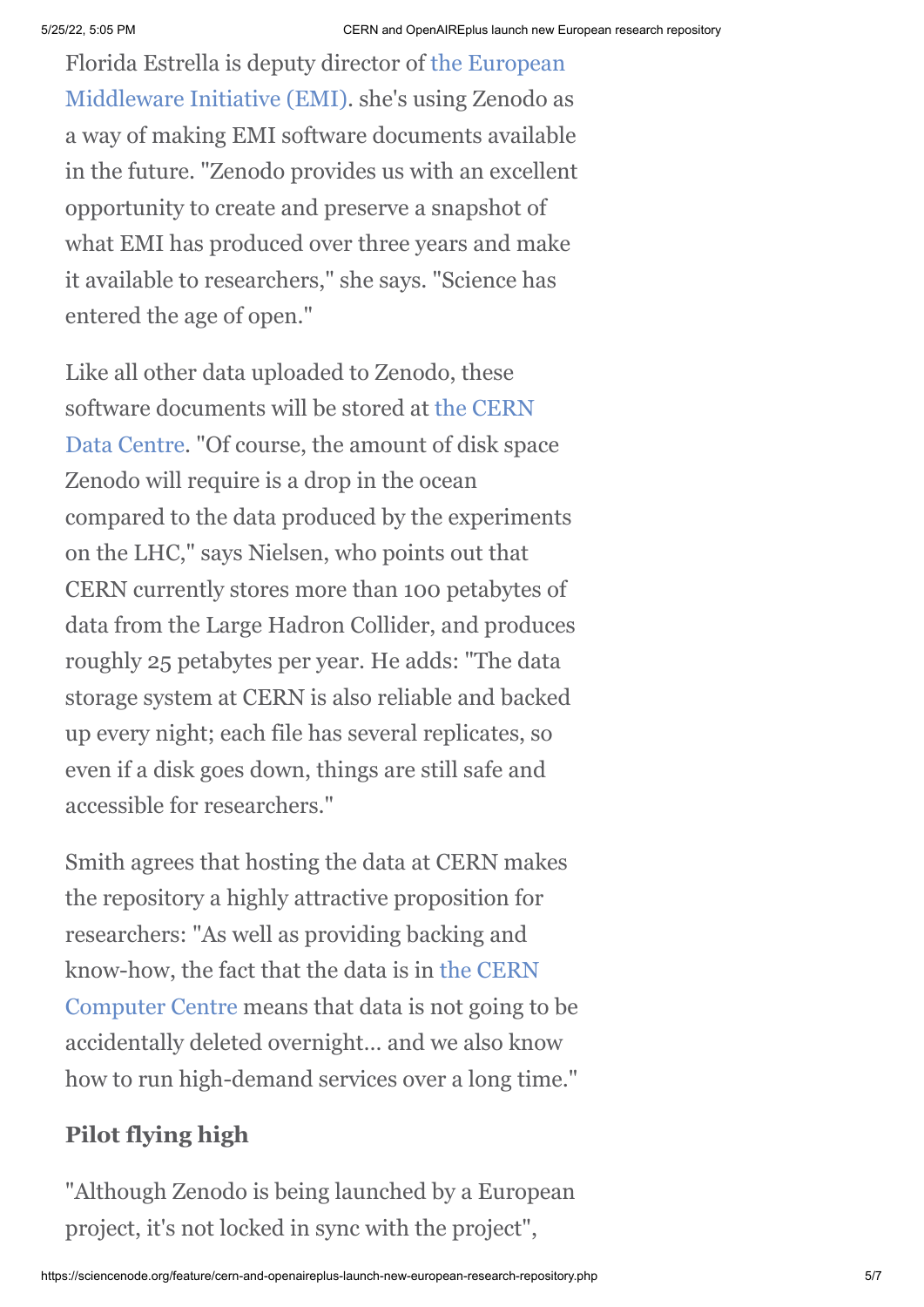says Smith. "The idea is that Zenodo is created, fed, and nourished during the project's lifetime, and then - as part of the sustainability plan of the project - we have to work out how it's going to last. We want to make it clear to people from the very beginning, that this isn't just a piece of software from a project that's going to disappear when the project ends."

"Zenodo is still a pilot, but it's a pilot you can trust," says Smith. "It's being done by an organization you can trust and that's interested in setting something up for the future."